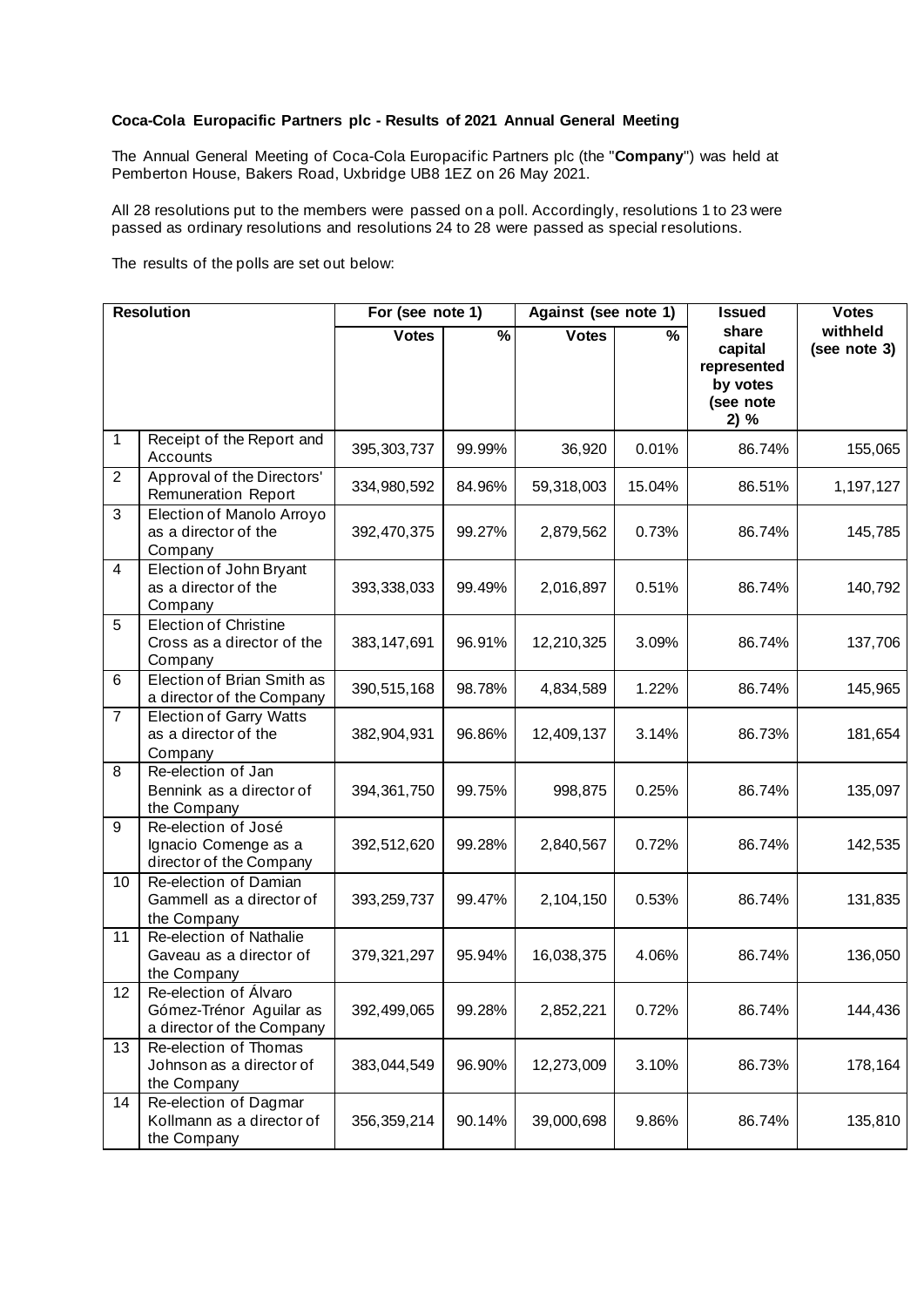| <b>Resolution</b> |                                                                                                                         | For (see note 1) |               | Against (see note 1) |                          | <b>Issued</b>                                                    | <b>Votes</b>             |
|-------------------|-------------------------------------------------------------------------------------------------------------------------|------------------|---------------|----------------------|--------------------------|------------------------------------------------------------------|--------------------------|
|                   |                                                                                                                         | <b>Votes</b>     | $\frac{9}{6}$ | <b>Votes</b>         | $\overline{\frac{9}{6}}$ | share<br>capital<br>represented<br>by votes<br>(see note<br>2) % | withheld<br>(see note 3) |
| 15                | Re-election of Alfonso<br>Líbano Daurella as a<br>director of the Company                                               | 392,666,094      | 99.32%        | 2,684,875            | 0.68%                    | 86.74%                                                           | 144,753                  |
| 16                | Re-election of Mark Price<br>as a director of the<br>Company                                                            | 393,787,394      | 99.60%        | 1,574,364            | 0.40%                    | 86.74%                                                           | 133,964                  |
| 17                | Re-election of Mario<br>Rotllant Solá as a director<br>of the Company                                                   | 346,243,609      | 87.73%        | 48,404,586           | 12.27%                   | 86.59%                                                           | 847,527                  |
| 18                | Re-election of Dessi<br>Temperley as a director<br>of the Company                                                       | 393, 359, 145    | 99.49%        | 2,000,194            | 0.51%                    | 86.74%                                                           | 136,383                  |
| 19                | Reappointment of the<br>Auditor                                                                                         | 391,342,810      | 98.98%        | 4,014,195            | 1.02%                    | 86.74%                                                           | 138,717                  |
| 20                | Remuneration of the<br>Auditor                                                                                          | 394, 127, 953    | 99.69%        | 1,230,465            | 0.31%                    | 86.74%                                                           | 137,304                  |
| 21                | <b>Political Donations</b>                                                                                              | 394, 359, 240    | 99.81%        | 739,806              | 0.19%                    | 86.68%                                                           | 396,676                  |
| 22                | Authority to allot new<br>shares                                                                                        | 385,638,835      | 97.55%        | 9,701,007            | 2.45%                    | 86.74%                                                           | 155,880                  |
| 23                | Waiver of mandatory offer<br>provisions set out in Rule<br>9 of the Takeover Code<br>(see note 4)                       | 182,828,208      | 82.11%        | 39,824,695           | 17.89%                   | 48.85%                                                           | 171,043,169              |
| 24                | Authority to disapply pre-<br>emption rights                                                                            | 394,048,227      | 99.91%        | 340,603              | 0.09%                    | 86.53%                                                           | 1,106,892                |
| 25                | Authority to disapply pre-<br>emption rights in<br>connection with an<br>acquisition or specified<br>capital investment | 392,985,433      | 99.63%        | 1,464,605            | 0.37%                    | 86.54%                                                           | 1,045,684                |
| 26                | Authority to purchase<br>own shares on market                                                                           | 393,514,124      | 99.79%        | 823,661              | 0.21%                    | 86.52%                                                           | 1,157,937                |
| 27                | Authority to purchase<br>own shares off market                                                                          | 393,442,059      | 99.78%        | 882,766              | 0.22%                    | 86.51%                                                           | 1,170,897                |
| 28                | Notice period for general<br>meetings other than AGM                                                                    | 387,702,676      | 98.14%        | 7,338,658            | 1.86%                    | 86.67%                                                           | 454,388                  |

## *Notes:*

- *1 Votes "For" and "Against" are expressed as a percentage of votes received.*
- *2 As at 5.15pm on Monday 24 May 2021, the time by which shareholders who wanted to attend, speak and vote at the AGM must have been entered on the Company's register of members, there were 455,791,226 ordinary shares in issue.*
- *3 A "Vote Withheld" is not a vote in law and is not counted in the calculation of the proportion of votes "For" or "Against" a resolution.*
- *4 Resolution 23 was put to the AGM as a resolution of the shareholders of the Company other than Olive Partners, S.A. ("Olive") or any concert party of Olive.*